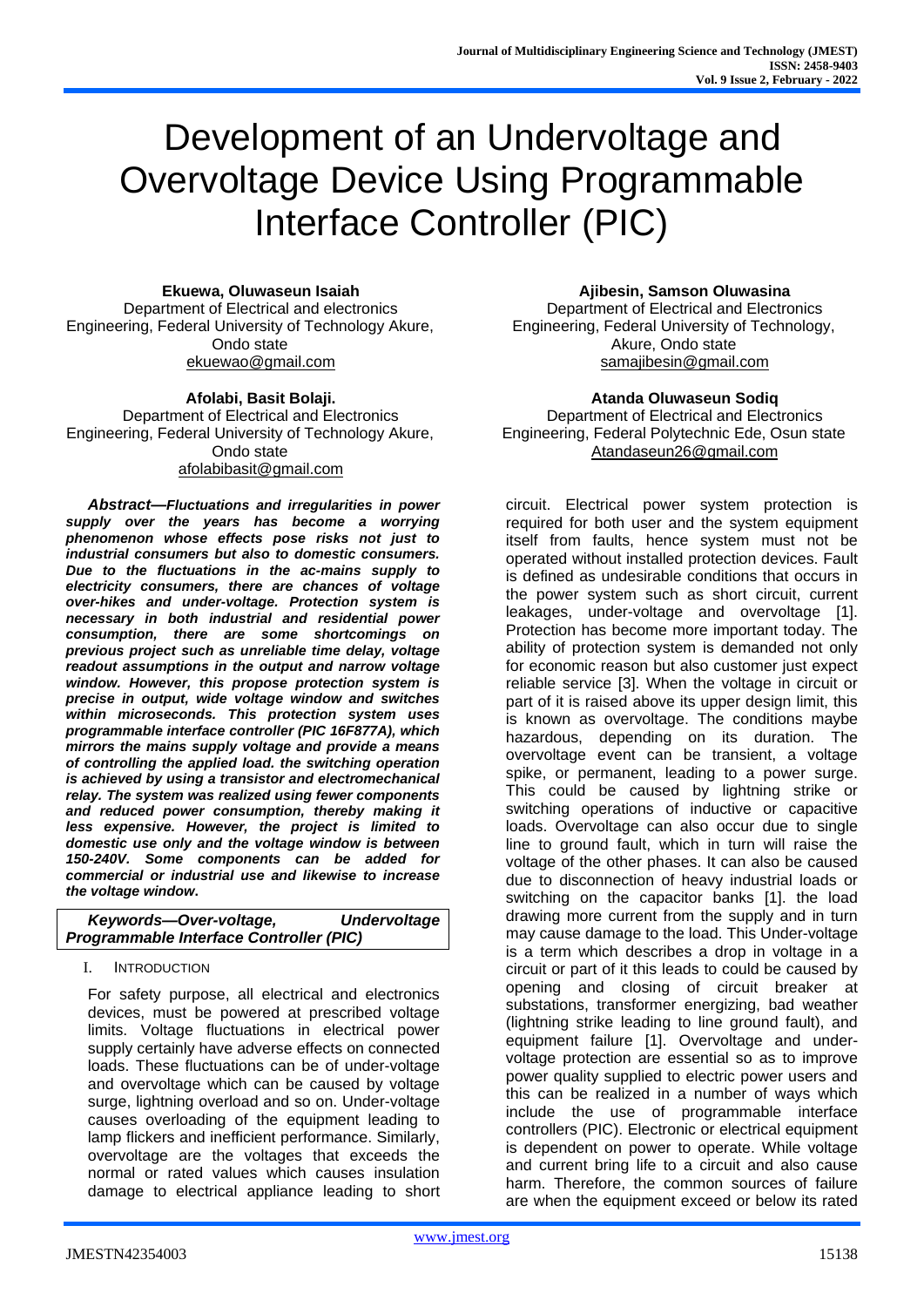working voltage. The common example of an overvoltage is lightning. Lightning strikes and other similar type of transient over-voltages are often referred to as surges. Transient over-voltages have a short duration of a few microseconds after which they disappear [2]. Surge appear when large amounts of energy are released in a system. This may be due to the switching of capacitive and inductive elements, connection or disconnection of power-lines and general switching in and out of other circuit elements. Furthermore, poorly designed supply and distribution grids can increase the susceptibility to disturbances. Transient overvoltages can enter the equipment from the outside through power lines and other mediums. However, they may also arise from inside. Example is the operation of electric motors as they are inductive elements. Moreover, sudden decrease in load conditions where more energy is supplied than is needed could cause an overvoltage [2]. Large enough transients may damage or immediately destroy equipment or shorten the lifetime of the equipment. Likewise, under-voltage is caused due to overloading of equipment leading to inefficient performance of the equipment. A voltage which is below the optimum operational or rated value of a component, circuit or device is called an undervoltage. When there is a sudden drop in the root mean square (r.m.s) voltage and is usually characterized by remaining or retained voltage, it is said to be under-voltage. Thus, it is a short duration reduction in r.m.s voltage, caused mainly by short circuit, starting of large motors and equipment failure.it also occurs in electrical circuit due to load switched or on and power factor correction capacitors switched off, likewise poor system voltage regulation results in the undesirable effect called under-voltage [3]. Voltage irregularities are one of the greatest power qualities facing industry and homes today and often times, is responsible for damaging valuable electrical equipment. Electrical power system protection is required for protection of both user and the system equipment from fault, hence electrical appliances are not allowed to operate without any protective device.

## *A. Causes of Over-voltage*

Overvoltage are caused in power systems due to external and internal factors. The voltage stress caused by overvoltage can damage the lines and equipment connected to the system. Overvoltage arising in a system can be generally classified into two main categories: External overvoltage is type of overvoltage which originates from atmospheric disturbances, mainly due to lightning. This takes the form of a surge and has no direct relationship with the operating voltage of the line. It may be due to any of the following causes: Direct lightning stroke, electromagnetically induced over voltages due to lightning discharge taking place near the line, called 'side stroke', voltages induced due to

atmospheric changes along the length of the line, electrostatically induced voltages due to presence of charged clouds nearby and electrostatically induced over voltages due to the frictional effects of small particles like dust or dry snow in the atmosphere or due to change on the altitude of the line. [4]

Internal over voltages, these over voltages are caused by changes in operating condition of the power system. These can be divided into two groups as: Switching over voltages or transient over operation voltages of high frequency. This is caused when switching operations is carried out under normal conditions or when fault occurs in the network. Likewise, when a side of a transformers or reactors is switched on, over voltages of transient nature occurs [4, 16]. Temporary over voltages are caused when some major loads get disconnected from the long line under normal or steady sate conditions.

*B. Effects of over voltages on power systems*

Over voltage tends to stress the insolation of the electrical equipment and probable to caused harm to them when it occurs. Over voltage caused surges can result in spark over and flash over between phase and ground at the weakest point in the network, breakdown of gaseous/solid/liquid insolation, failure of transformer and rotating machines [4, 18]. The quantity of the exhausted power by a load depends not only on the magnitude and nature of the load, but also on the voltage useful to the load. Precisely, in engineering terms, power is the rate of energy distribution and is proportional to the product of the voltage and current.

 $P = v(t) x i(t)$  (1)

The effects on power consumption that are caused by the over-voltages, today, are a key problem for study and resolution [1]. Essentially, their undesirable effects include a variety of negative consequences, mostly to the economy and the life duration of the loads or equipment. There are always a chance of suffering an electrical power system from irregular over voltages. These irregular over voltages may be caused due to various reason such as, sudden lightening impulses, switching impulses, interruption of heavy load, etc. These over voltage strains may damage insulation of various equipment and insulators of the power system. Although, all the over voltage strains are not robust enough to damage insulation of system, but still these over voltages also to be evaded to safeguard the smooth operation of electrical power system.

*C. Causes of under-voltage*

Some of the various causes of under-voltage in a system are as follows:

Closing and opening of circuit breakers: When the circuit breaker of a phase is opened suddenly, the line in which it is feeding will be temporarily disconnected. The other feeder lines from the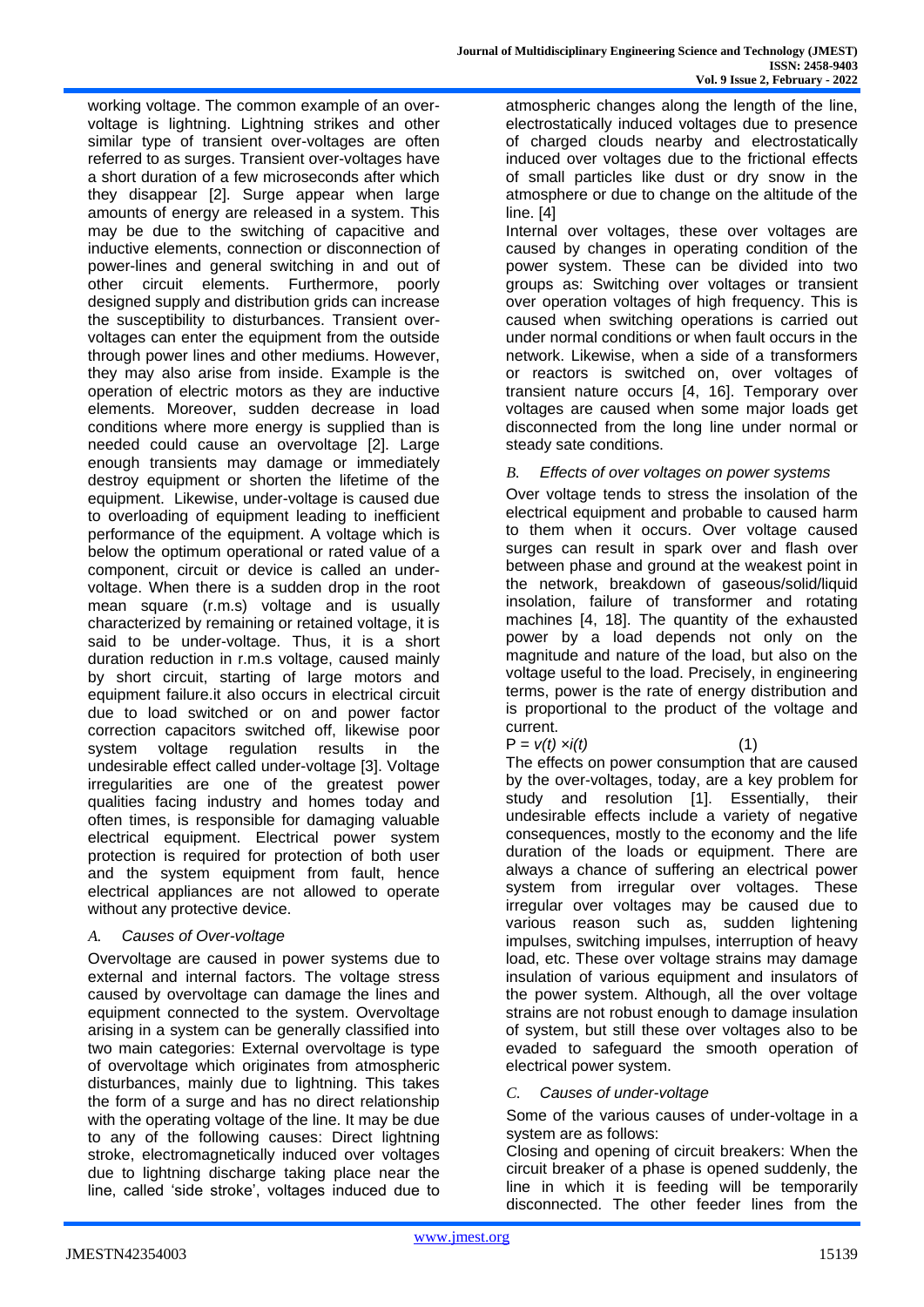same substation system will act as an undervoltage. Under-voltage due to fault can be critical to the operation of power plant. The magnitude of under voltage can be equal in each phase or on equal respectively and it depends on the nature of the fault, whether it is symmetrical or unsymmetrical [3,19, 22]. They are mainly two causes of under voltage due transformer energizing. One is normal system operations which include manual energizing of transformer and another is reclosing actions. This under voltages are unsymmetrical in nature [3, 11]. Equipment Failure: Failure of electrical equipment occurs due to insolation breakdown or heating or short circuit etc. Bad weather: Lighting strike in the power line cause a significant number of under voltages. A line to ground fault occurs when lightning strikes the line and continues to the ground.

### *D. Effects of under-voltages on power systems*

 Under-voltage causes several problems with the equipment that required steady voltage, particularly existing load, so it results in malfunction, missoperation and in some times full operation stoppage [4]. Under voltages are the most common power disturbance whose effect is quite severe specifically in industrial and large commercial customers such as the damage of the sensitivity equipment's and loss of daily productions and finances[5, 11,19]. The examples of the sensitive equipment's are Programmable Logic Controller (PLC), Adjustable Speed Drive (ASD) and Chiller control. Under voltage at the equipment terminal can be due to a short circuit fault hundreds of kilometers away in the transmission system. n under voltage is a decrease in the RMS value ac voltage to less than 90 percent or 0.90pu at the power frequency for a time period longer than 1 min. Under voltages are the result of switching events that are the opposite of the events that cause over voltage.

#### II. REVIEW OF RELATED WORKS

In this section, a review of related works and their shortcomings are briefly presented. An automatic changeover system with a high and low voltage detector ranging from 180- 240V was presented in [6]. However, the voltage range was not as wide as that of the proposed project which is 150-240V. the wider the voltage ranges the better.

[10] implemented an overvoltage and under-voltage protection system, which has a prolonged time delay. It has a fixed time limit, the time delay is too long, since it has largely fixed time limit to the extent of disconnecting from the appliance if there is high or low fluctuation.

[21] designed an overvoltage and under-voltage protection system for domestic load using comparator. The major drawback is that comparator normally changes its output state when the voltage between its inputs crosses through approximately zero volt. Small voltage fluctuations due to noise always present on the inputs. This can cause undesirable rapid changes between the two output states when the input voltage difference is near zero volts.

[22] presented a low-cost under-voltage and overcurrent protection device using a micro controller. The main purpose of the device is to isolate the load from overvoltage and under-voltage conditions by controlling the relay tripping coil using micro controller. The microcontroller compares the supply voltage with the desired pre-set voltage and operates the tripping coil in the relay if the input voltage falls below or above the pre-set range of values. The type of programmer used for the microcontroller was a USB programmer, while the programming code used was compiler CCS. The programming of the microcontroller was done by first writing the program code in C+, after which it was compiled using the CCS complier, it is easy to repair and maintain and is economical. However, the pre-set was at the voltage range of 200-240V.

[3] presented fault detection and load protection with sensors which protects the devices from undervoltage and overvoltage faults. The sensors detect the faults and cut the supply from the supply mains. According to the authors, the ability of protection system is demanded not only for economic reason but also for expert and reliable service. However, it has not been adopted and adapted to protect overvoltage and under-voltage using programmable interface controller.

#### III. METHODOLOGY

This project utilizes the principle of voltage sensor and control. It converts the high voltage mains supply to a type and range with which the microcontroller can access through its input terminal, processes it and gives output at its output terminal. It uses the PIC16F877A microcontroller (from microchip) to control the activities of the various stages and design circuitry involved. The Project has been preset to create a voltage window whose low and high thresholds are set at 150 and 240 V. The microcontroller scans the mains voltage and sends out a digital high output to the peripheral switching circuit. This closes the switch and allows the mains input voltage to be passed to the output thereby powering the connected loads.

For extremely low (< 150V) and high voltages(>240V) the microcontroller sends out a digital low output signals which de-energizes the relay, and disconnects utilities. This prevents the connected loads from getting damaged as a result of the bad mains voltage. It encompasses ensuring that the objective and requirements of the device, equipment and facility are right. The main challenge is to design an electronic circuit that allows all voltage level to be passed except the ones less than 150 V and greater than 240 V.

## IV. PRINCIPLE OF OPERATION

The principle of operation of the proposed device can be explained using the block diagram shown in Figure 1.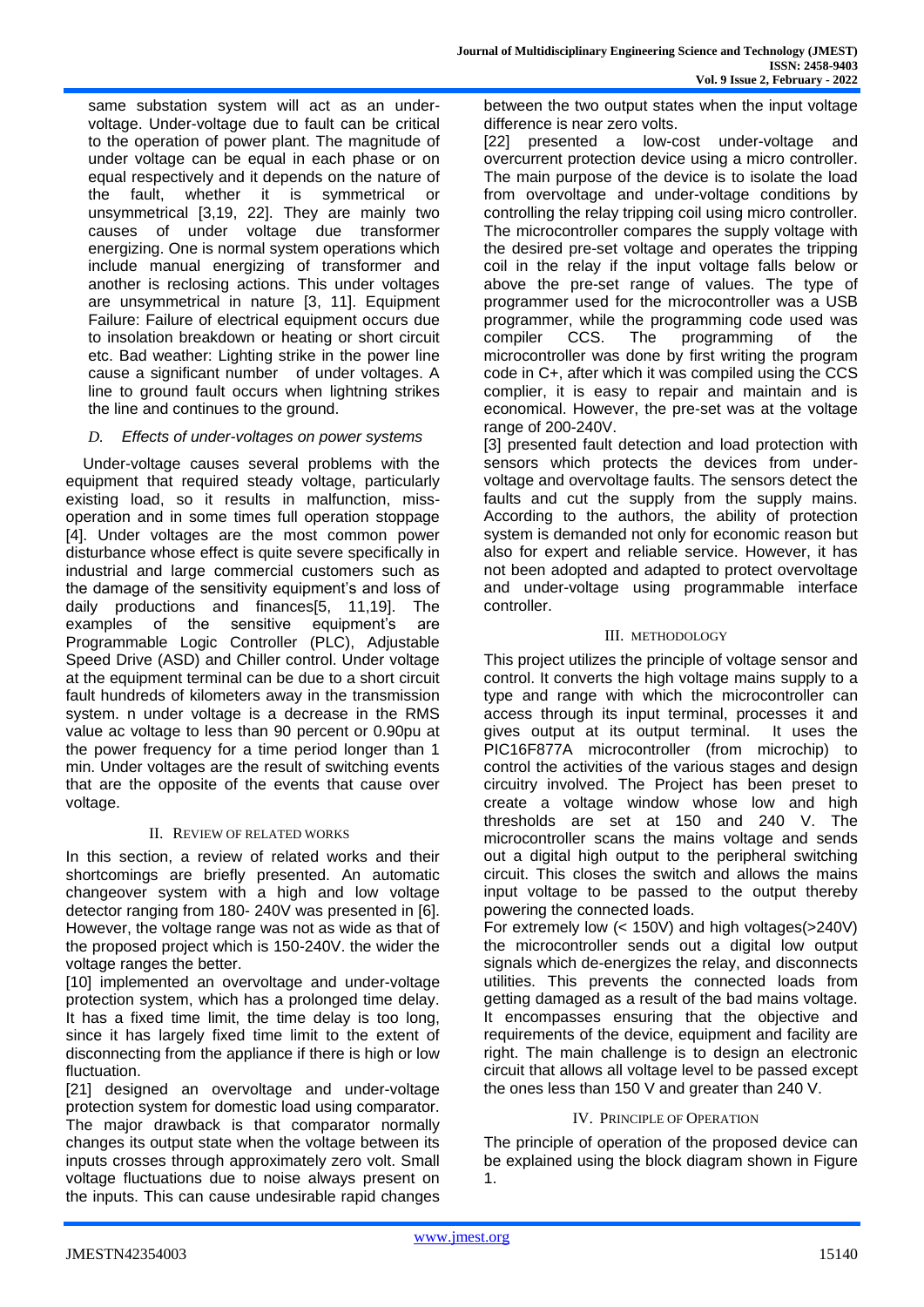

Figure 1: Block Diagram of Microcontroller Based Over/Under Voltage Control.

The whole system is basically made up of three units namely;

Power supply unit.

Programmable Microcontroller interface unit. The switching and the relay driver unit.

## *A. Power system unit*

The 220V from the mains is stepped down into 12V AC at the secondary side of the transformer. This is the source of power for both the microcontroller and the peripheral circuitry as well the connected load. It is therefore of uttermost important quantity without which this project is useless. However, this AC input may have abnormal values which can pose threat and danger to the connected loads. The expected AC input voltage range between 150 and 240 V. The power supply unit must be able to achieve the following:

- 1. Supply each component part with the required voltage.
- 2. Account for all voltage drops in the system.
- 3. Deliver voltage at the required current rating of the device/ components.

## *B. Design calculations*

Calculation of the transformer output voltage;

Transformer T is a 230/12V, 500mA step down transformer, and the maximum value of the transformer secondary is given by;

 V (The maximum value of the transformer's secondary) is:-

$$
V_s = \sqrt{2 \times V_{\text{rms1}}}
$$
 (2)

Where,  $V_{\text{rms1}}$  = 12V (the transformer secondary voltage)

$$
V_s = \sqrt{2} x 12
$$
  
\n
$$
V_s = 16.97 V
$$
\n(3)

The maximum output of the rectifier is calculated using the formula,

$$
V_{s2} = V_s - 2V_D
$$
 (5)  
Where,  $V_{s2}$  is the maximum output voltage of the

rectifier, and is the voltage drop across the diode (0.7V for a silicon diode)

Therefore;

$$
V_{s2} = 16.97 - (2 \times 0.7)
$$
 (6)  
\n
$$
V_{s2} = 16.97 - (2 \times 0.7)
$$
 (7)  
\n
$$
V_{s2} = 15.57
$$
 V (8)

Where  $V_{rms2}$  (The rms value of the output voltage of the rectifier) is:-

$$
V_{\text{rms2}} = \frac{V_{s2}}{\sqrt{2}}
$$
 (9)  

$$
V_{\text{rms2}} = \frac{15.57}{\sqrt{2}} = 11.01 \text{ V}
$$
 (10)

√2 Calculation of the ripple factor and the filter capacitance

The ripple factor is given by the formula: Ripple factor (r)  $\frac{rms \ value \ of \ ac}{rms \ number \ of \ d.s} = \frac{Vac}{V d.s}$ *rms value of d.c*  $\overline{Vdc}$ (11)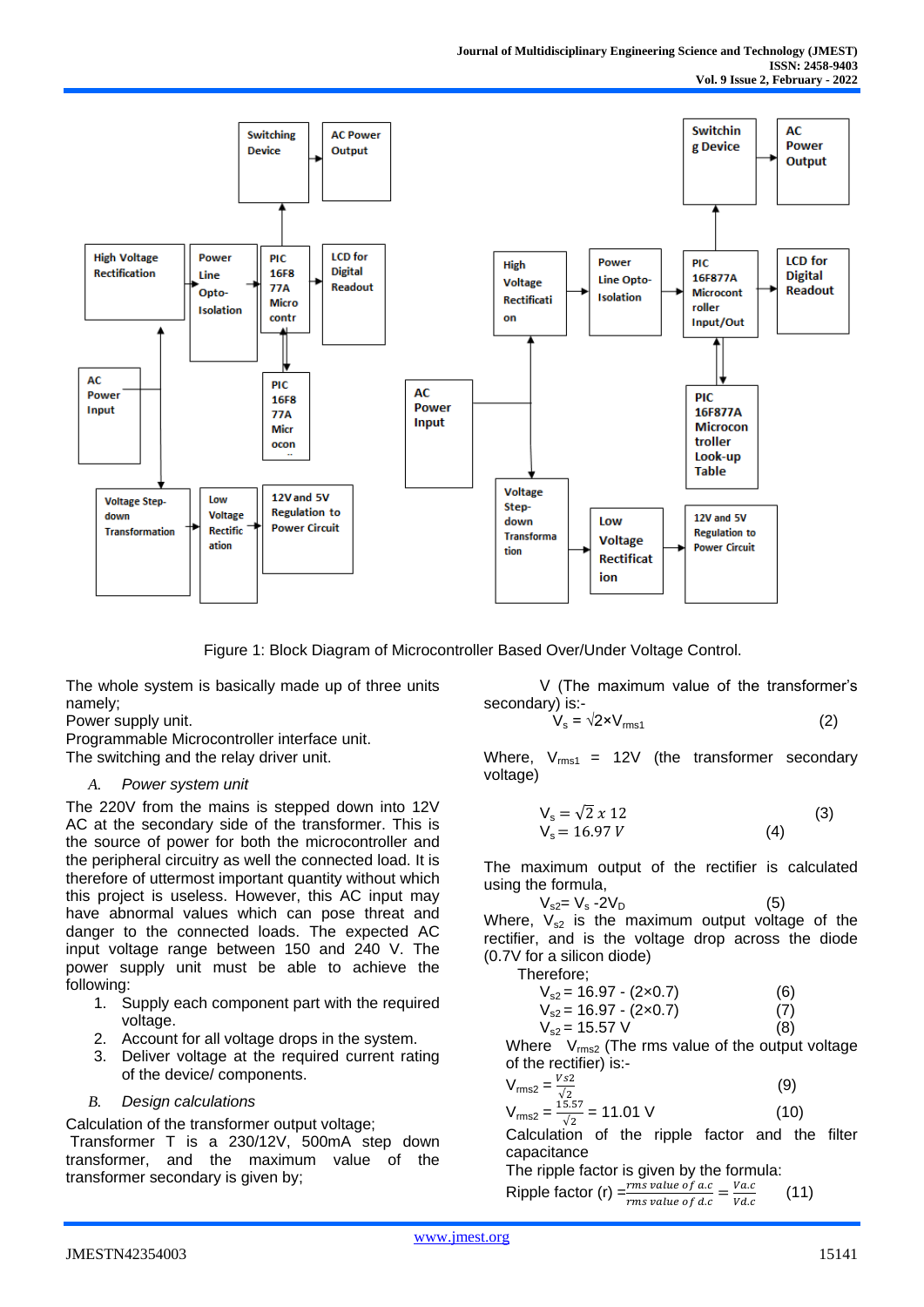But  $V_{dc}$  which is the mean value of the rectifier's output voltage is given by the formula;  $V_{\text{dc}} = \frac{2Vs2}{\pi}$  $\frac{1}{\pi}$ [11] (12) Recall from  $(8)$ ,  $Vs2 = 15.57$  V, Therefore,  $V_{\text{dc}} = \frac{2 \times 15.57 \times 7}{22}$ 22  $V_{\text{dc}} = \frac{217.98}{33}$ 22  $V_{\text{dc}} = 9.91 \text{ V}$  $V_{ac}$  is calculated using the formula;  $V_{ac} = \sqrt{(V_{rms2}^2 - Vdc^2)}$  (13) From (10),  $V_{rms2} = 11.01V$ ,  $V_{\text{ac}} = \sqrt{121.22} - 98.21$  $V_{\text{ac}} = \sqrt{23.01}$  $V_{ac} = 4.80 V$ Therefore, the ripple factor can be calculated as follows,  $r = \frac{Vac}{V}$ Vdc  $(14)$  $r = \frac{4.80}{0.04}$ 9.91  $r = 0.48$ Also, determining the rectifier output current The mean value of the rectifier's output current  $I_{dc} = \frac{2Im}{\tau}$  $\pi$  (15)  $I_{rms} = 500mA$  $I_m = \sqrt{2} \times I$  Irms (16)  $I_m = \sqrt{2} x 500$  $I_m = 707mA$  $I_{dc} = \frac{2 \times 707 \times 7}{32}$ 22  $I_{dc} = 449.91 \text{mA}$ The value of the filtering capacitance  $C_6$  is obtained from [11]  $r = \frac{I_{dc}}{I_{c}R}$  $4\sqrt{3}FC_6Vs$  (17) Where, r =ripple factor,  $C_6 = \frac{I_{dc}}{4\sqrt{3E_1}}$  $4\sqrt{3}FrV_S$  (18) Substituting the values of F, Vs,  $I_{dc}$ , and r in equation (18); where  $F=50Hz$ ,  $V = 16.97 V$ ,  $r =$ 

0.48 and  $I_{dc} = 449.91 \text{ mA}$ , then Therefore;

$$
C_6 = \frac{0.449}{4 x \sqrt{3x50x0.48x16.97}}
$$

$$
C_6 = \frac{0.449}{2821.64}
$$

$$
C_6 = 0.000159F
$$

$$
C_6 = 159 \mu F
$$

A capacitor of 470µf was chosen due to market availability and because it still functions to smoothen the rectified output of the transformer. Other capacitors =  $0.1$ µf, the value was chosen because they will be used as a by-pass filter used to eliminate frequency noise generated by the load which also follow the microcontroller design. Using the IN 4001 diode (specification sheet);

The bias voltage is 0.7V

The maximum voltage is 50V

The max current is 1A

The bias voltage for  $D1 = D2 = 0.7V$ 

The maximum voltage for  $D1 = D4 = 50V$ The maximum current for  $D1 = D4 = 1A$ The circuit diagram for under/over voltage switch is shown in the Figure 2.



Figure. 2: Circuit diagram for Under/Over voltage switch

#### *C. High voltage Opto-Isolation*

AC voltage from the mains has some characteristics that do not match the operating environment of the microcontroller. There is therefore a need to remove or avoid this strange and dangerous inherent environmental conditions of the mains from affecting the quiescent operating environment of the microcontroller. The properties of the mains include line noise, frequency compromise, ac voltage, and high voltage spike among others. This property must be changed to a low dc voltage and must have immunity against noise and impurity bypass.

To effect these changes, the high voltage ac supply needs to be rectified to high voltage dc voltage using 1N4007 (D5-D7) which can handle up to 700 ac voltage without breaking down. A voltage dropper and current limiting 220kΩ resistor R8 is used in series with the four-bridge rectifier (D5-D8). It is then passed to the opto-isolator which removes noise and prevents other dangerous quantities from passage to the microcontroller.

## *D. Signal Conditioner*

Since the output from the filter cannot be passed to the digital input of the Microcontroller directly, a signal conditioner is used. The purpose of the signal conditioner is to change the un-damped analog signal at the output of the filter to a digital form as near as possible.

The test switch is however used to test whether the circuit would respond in the event of serious errors.

## *E. Programmable interface controller*

The heart of this project is the PIC16F877A, a 40-pin<br>microcontroller. The sampling rate of the The sampling rate of the microcontroller depends largely on the speed or otherwise the frequency of the crystal oscillator used.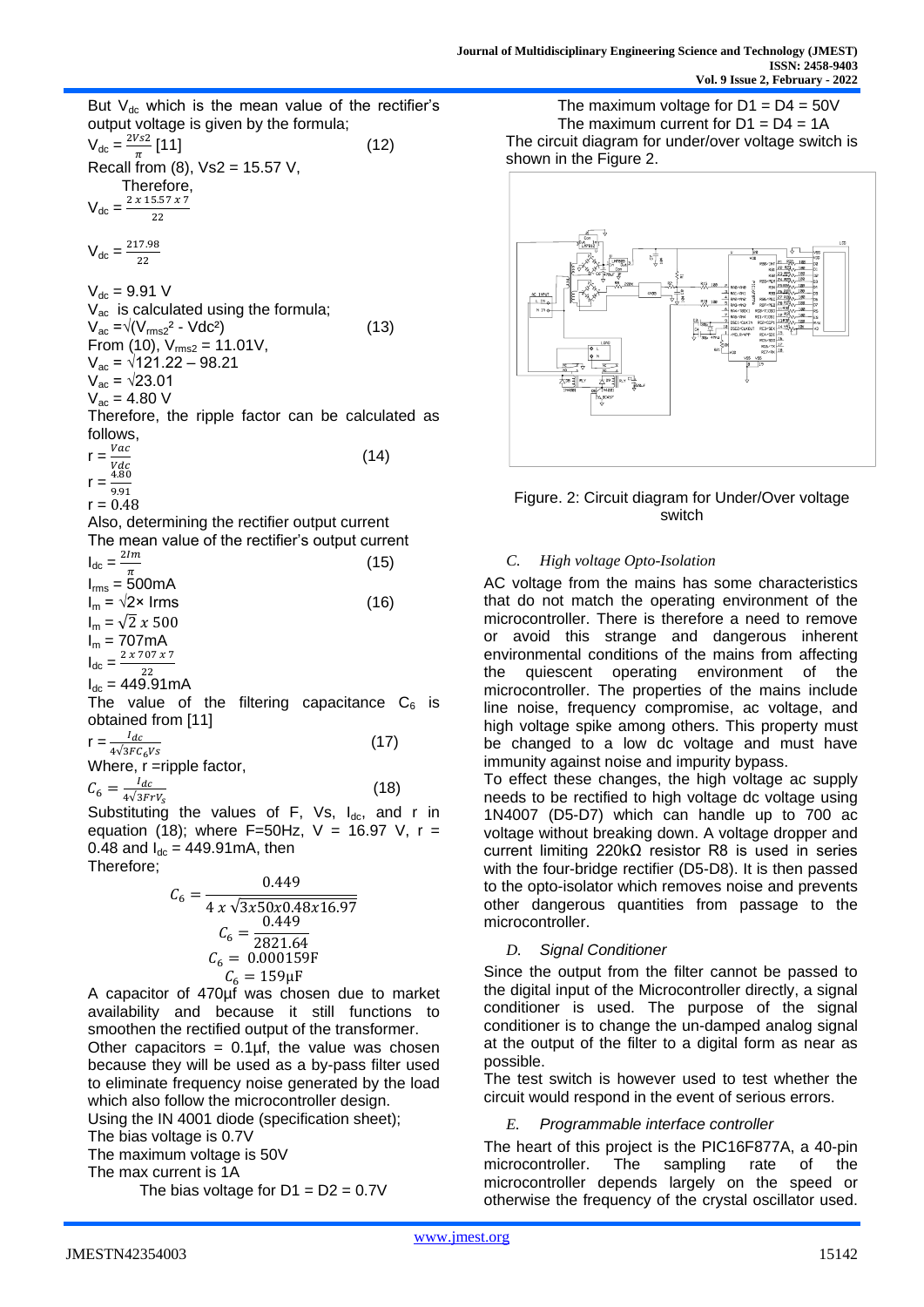For this project a 4MHz crystal oscillator was used thus enabling the microcontroller to be pre-scaled to (1/ (4000000)4) \*4)10 microseconds. It receives dc signal from the output of the opto-coupler, processes it, generates a binary code for it and compares it with the binary code that has been programmed and stored inside the look-up table. It uses these two signals/ codes to reproduce the mains input ac voltage which is then sent to be displayed on the LCD. It monitors the voltage reading, making sure that any voltage outside the voltage window of 150 and 240 V is flagged by sending a low voltage output through its RA3 digital output pin which goes to the base of the transistor BC457 controlling the triggering of the relay. The assembly code used in programming this microcontroller can be found in the appendix and can work seamlessly with any compiler.

#### *F. Relay Switching*

The action of this switching device allows or disallow the passage of input mains voltage to the output and connected loads in response to the triggering pulse received from the microcontroller PIC16F877A through the switching transistor BC548. If the signal from the microcontroller is high, it is sufficient enough to send a triggering pulse to saturate the transistor which in turn sends a triggering pulse to the relay and consequently switches it ON allowing power to be transferred to the connected loads. On the other hand, a low digital signal from the microcontroller causes the transistor T1 to operate at the cut off mode with no triggering pulse to the relay hence the relay switches/remains in OFF position, cutting off the transfer of power to the connected loads. D9 is a freewheeling diode. Its function is to prevent high inductive 'voltage kick' (which can amount to several hundreds of volts in a transient spike) from destroying the transistor, apart from this it also provides a smooth hysteresis loop for the relay coil. The capacitor C8 helps to filter out ripples during the switching action of the transistor and improves the transient response of the circuit.

#### *G. LCD Readout*

This concept of feedback is important as it ensures system stability. The Liquid Crystal Display (LCD) provides useful feedback to the user on the (internal) activities of the microcontroller vis-à-vis the prevailing voltage trend of the input voltage and the status of the connected load, whether they are receiving power or not as a result of extremely low or high mains input voltage. It provides the user with all the information needed per time.

#### V. CONSTRUCTION

All components shown in the circuit diagram were purchased locally and the necessary tools required for the construction of the project were purchased locally. During pre-soldering assembly and testing stage, the circuit diagram was simulated to determine the effectiveness of the circuit. The circuit was then assembled on a Breadboard to determine the performance of the design.

After the assembly of components on a Breadboard, the entire circuit components were transferred to the Vero board and proper soldering was carried out. All connections were properly and neatly soldered so as to ensure that soldering joints are electrically continuous and firm. The following precautions were taken in the process:

1.The soldering bit was tinned before soldering.

2.The soldering iron was carefully applied to the soldered joint to prevent overheating.

3.Excess application of soldering lead was avoided so as to prevent gating of the component next to each other.

The photograph of prototype of a breadboard is shown in Figure 3.



Figure 3: Photograph of prototype of a breadboard

The response from the breadboard implementation has satisfy the desired output, the implementation on the Veroboard is carried out. Figure 4 and 5 shows the process at which the component is soldered on the Veroboard.



Figure 4: Photograph of prototype soldered on a Veroboard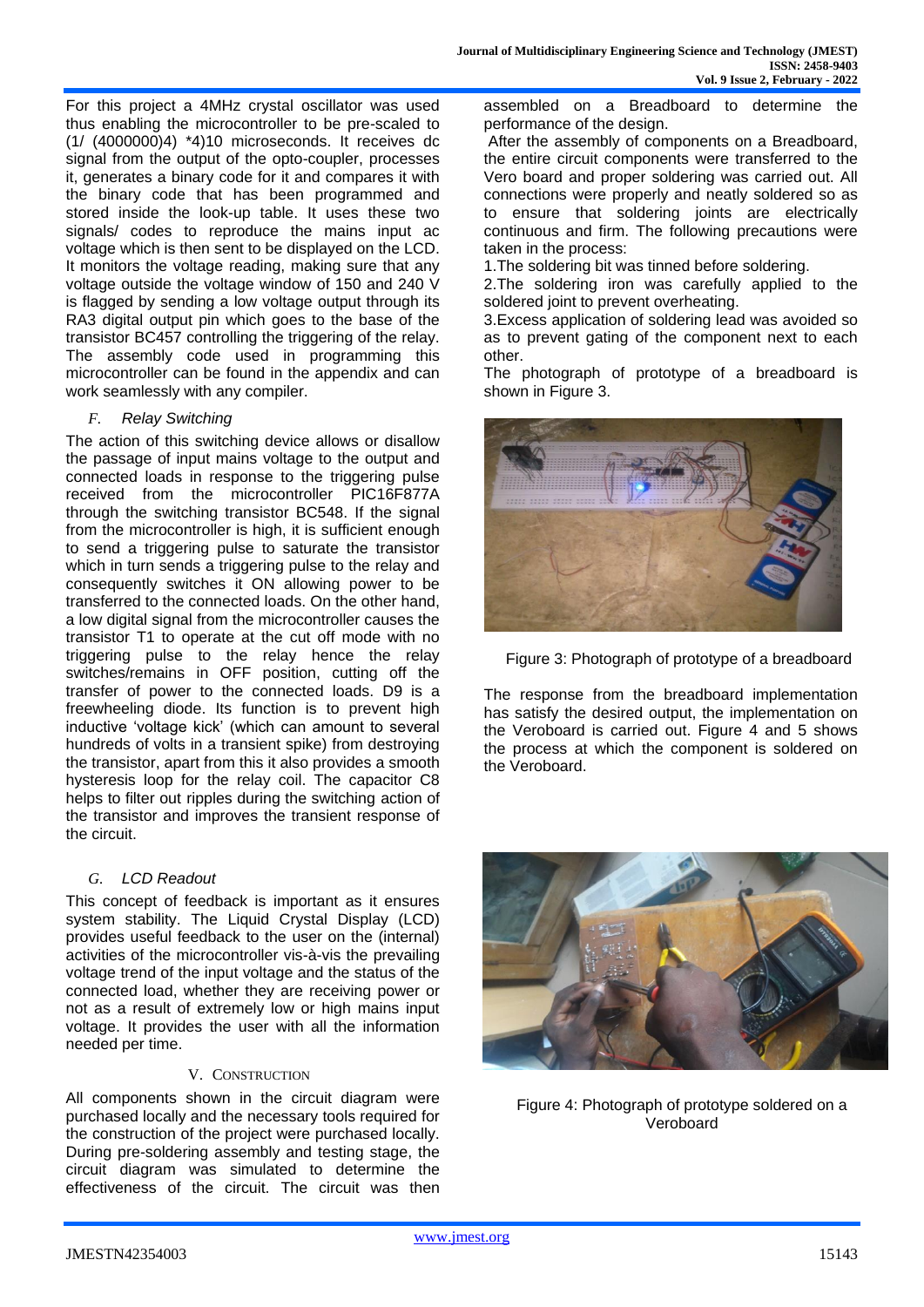

Figure 5: Photograph of the circuit components

#### VI. CASING

After all the components were tested and the faulty ones replaced, then the entire circuit was housed in a plastic material. Plastic was chosen for the casing because of its light weight and also has a high resistance to corrosion which makes it a better alternative compared to materials like metal. The cost and availability of the plastic material can also be seen as others reason for choosing a plastic material. The casing used is shown in Figure 6.



Figure 6: Casing

## VII. TESTING

The circuit was tested by connecting the input of the circuit through a variac (regulating transformer) to the mains power supply. The variac was then used to vary the power supplied to the circuit within the scope of the project (150V-240V). The output of the circuit is connected through a relay whose connection is done through the normally open (NO), to a lamp which is used as the demonstrative load. When the voltage goes below 150V, the relays trips and is normally closed (NC), thereby disconnecting the load, this is the under-voltage protection. Also, when the supply goes above 240V the relay also trips and is normally open also disconnecting the load, this is the overvoltage protection. During both conditions, the LCD comes on indicating that there is an abnormal supply from the mains.

The tripping time for disconnecting the load is given by:

$$
T = \frac{1}{F}
$$

Where F =50Hz, the supply frequency

Hence, T =20mS

## VIII.RESULTS

At the end of the careful integration of the developed components, the result is an under-voltage and overvoltage protection device with a function the enables consumers to use unstable power supply effectively without damaging the loads.

After implementation of the circuit and casing the device was turned on and it was able to switch on and off the loads connected to it. The switching was fully operative within the above specified period. Variable transformer was connected at the input side of the device and loads were connected to the output to affirm its effectiveness. Also the values of voltage of the corresponding input were display on LCD as the output. The following readings were taken at intervals as shown in Table 1.

| S/N            | Nominal<br>voltage $(v)$ | Variac<br>voltage<br>(v) | LCD readout voltage<br>(v)                                                    |
|----------------|--------------------------|--------------------------|-------------------------------------------------------------------------------|
|                | 230                      | 241                      | Error (since the<br>voltage value is<br>above the designed<br>voltage window) |
| $\overline{2}$ | 230                      | 239                      | Fit to use                                                                    |
| 3              | 230                      | 150                      | Fit to use                                                                    |
| 4              | 230                      | 148                      | Error (since the<br>voltage value is<br>below the designed<br>voltage window) |

The test above and the result demonstrate that the circuit achieved its design aim and purpose. The system worked according to specification and quite satisfactorily.

Figure 6 and 7 show photographs of the protective device when connected to the mains and when load is connected respectively.



Figure 7: Photograph of the protective device when connected to the mains

(19)